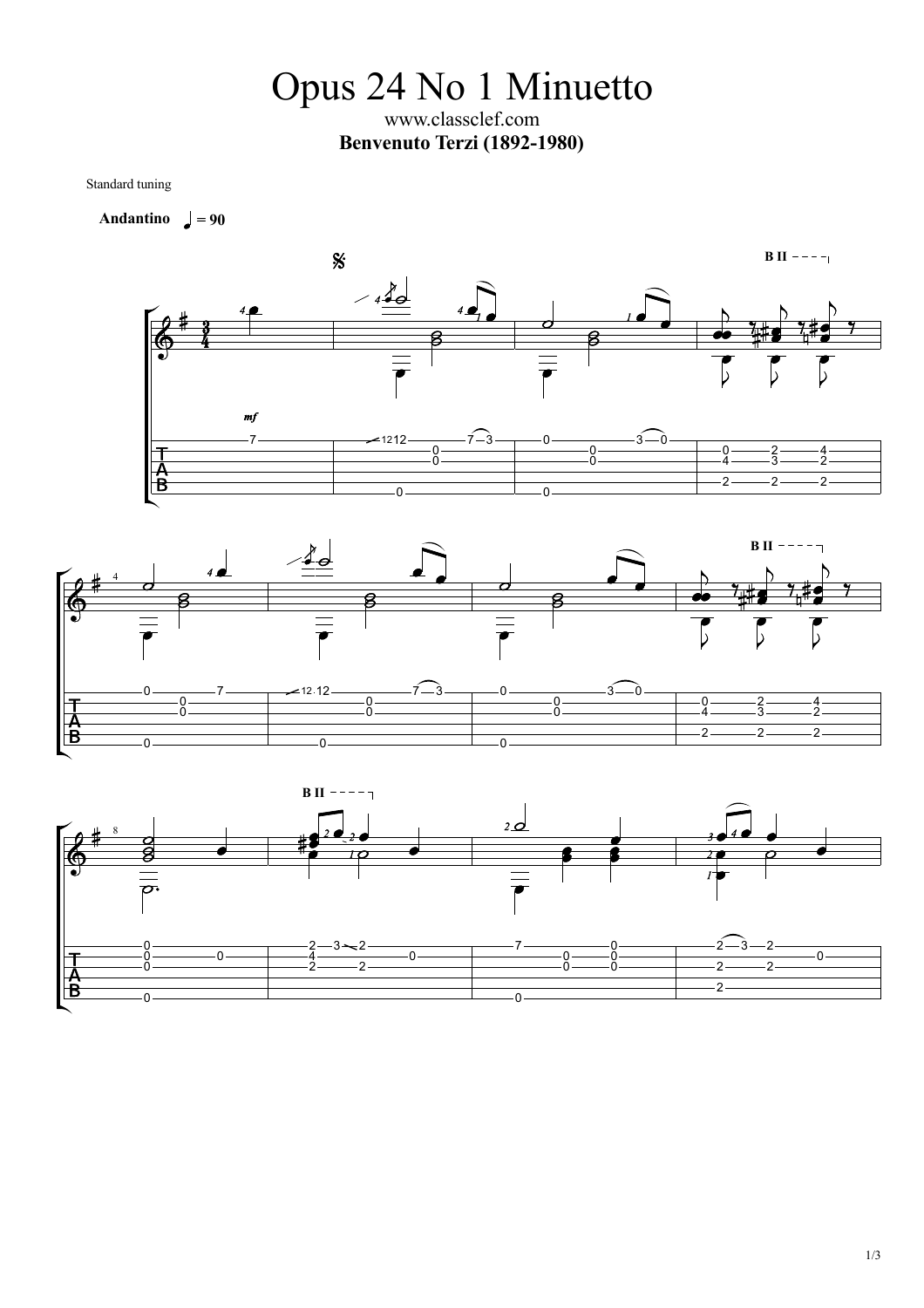





 $\begin{array}{c}\n\begin{array}{c}\n2\end{array}\n\end{array}$ fine  $2\sqrt{d}$  $\rightarrow$  $\frac{1}{\overline{\rho}}$  $\frac{1}{\sqrt{2}}$  $\frac{1}{\sqrt{2}}$  $-2-4$  $-7 - 9 - 7$   $7-9-7$  7  $9 - 7$   $\overline{\phantom{27x}}$  $4 - 2$   $\overline{\phantom{a}1}$  $\begin{array}{c|c}\n-0 & \longrightarrow & 8 \\
\hline\n8 & 7\n\end{array}$  $\begin{array}{|c|c|c|}\n\hline\n-0 & 2 \\
\hline\n2 & 2\n\end{array}$  $-0 \overline{\mathfrak{g}}$   $\longrightarrow$  $\frac{9 - 2}{\sqrt{2}}$   $\frac{1}{10}$  $6 \longrightarrow$   $\begin{array}{c} \hline \rule{0mm}{2mm} \rule[0mm]{0mm}{2mm} \rule[0mm]{0mm}{2mm} \rule[0mm]{0mm}{2mm} \rule[0mm]{0mm}{2mm} \rule[0mm]{0mm}{2mm} \rule[0mm]{0mm}{2mm} \rule[0mm]{0mm}{2mm} \rule[0mm]{0mm}{2mm} \rule[0mm]{0mm}{2mm} \rule[0mm]{0mm}{2mm} \rule[0mm]{0mm}{2mm} \rule[0mm]{0mm}{2mm} \rule[0mm]{0mm}{2mm} \rule[0mm]{0mm}{2mm} \rule[0mm]{0mm}{2mm} \rule[0mm]{0mm}{2mm} \rule[0mm]{0mm}{$